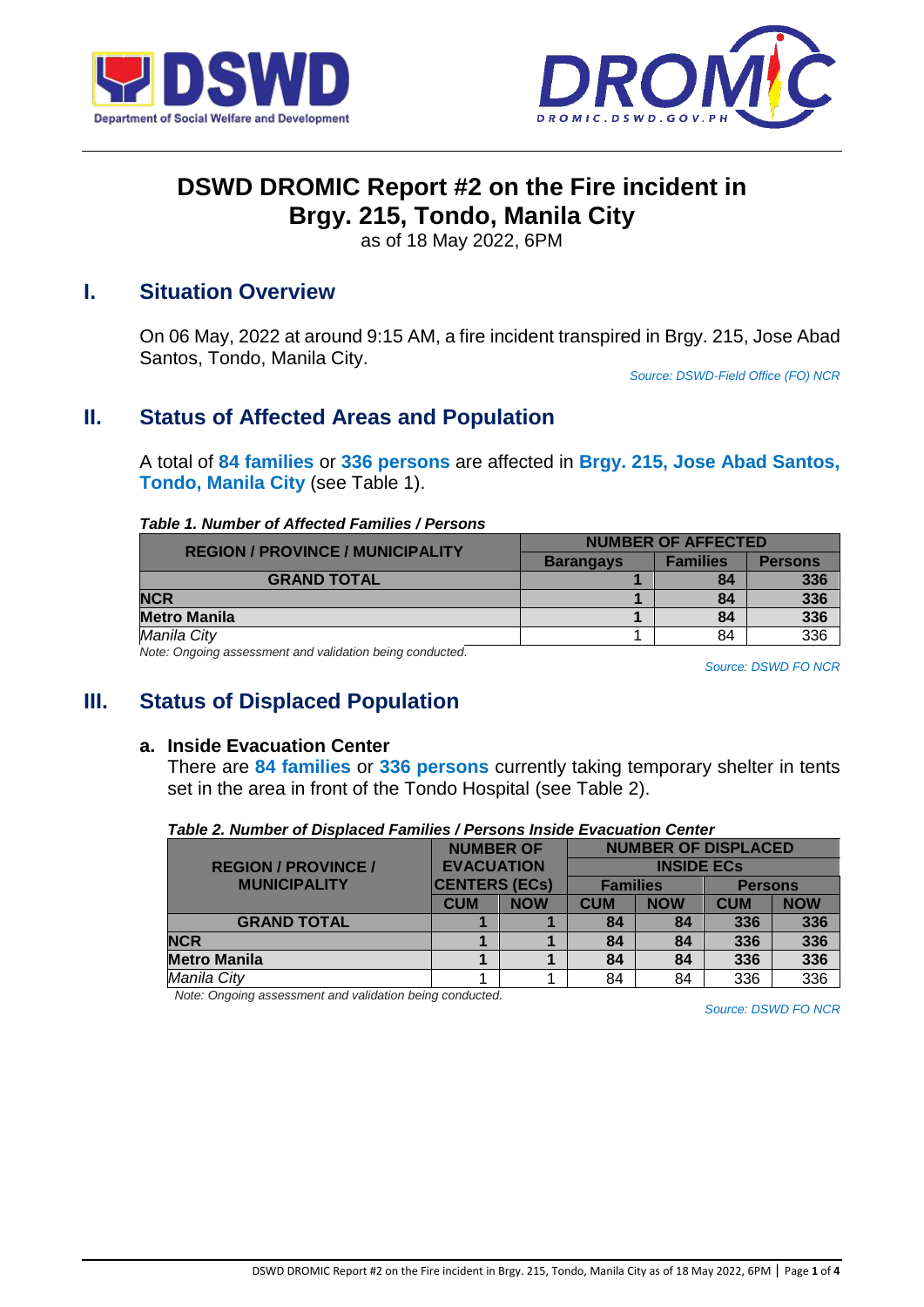



## **IV. Damaged Houses**

A total of **78 houses** were **totally damaged** in **Brgy. 215, Jose Abad Santos, Tondo, Manila City** (see Table 3).

|  | <b>Table 3. Number of Damaged Houses</b> |  |
|--|------------------------------------------|--|
|  |                                          |  |

| <b>REGION / PROVINCE / MUNICIPALITY</b> | <b>NO. OF DAMAGED HOUSES</b> |         |                  |  |
|-----------------------------------------|------------------------------|---------|------------------|--|
|                                         | Total                        | Totallv | <b>Partially</b> |  |
| <b>GRAND TOTAL</b>                      | 78                           | 78      |                  |  |
| <b>NCR</b>                              | 78                           | 78      |                  |  |
| <b>Metro Manila</b>                     | 78                           | 78      |                  |  |
| Manila City                             | 78                           | 78      |                  |  |

*Note: Ongoing assessment and validation being conducted.*

*Source: DSWD-FO NCR*

## **V. Cost of Humanitarian Assistance Provided**

A total of **₱494,634.00** worth of assistance was provided by **DSWD** to the affected families (see Table 4).

|                                         | <b>COST OF ASSISTANCE</b> |   |  |                     |              |
|-----------------------------------------|---------------------------|---|--|---------------------|--------------|
| <b>REGION / PROVINCE / MUNICIPALITY</b> | <b>DSWD</b>               |   |  | LGU   NGOS   OTHERS | <b>GRAND</b> |
|                                         |                           |   |  |                     | <b>TOTAL</b> |
| <b>GRAND TOTAL</b>                      | 494,634.00                |   |  |                     | 494,634.00   |
| <b>NCR</b>                              | 494,634.00                | - |  |                     | 494,634.00   |
| <b>Metro Manila</b>                     | 494,634.00                | - |  |                     | 494,634.00   |
| Manila City                             | 494,634.00                | - |  |                     | 494,634.00   |

*Source: DSWD-FO NCR*

## **VI. Response Actions and Interventions**

### **a. Standby Funds and Prepositioned Relief Stockpile**

|               |                          |                 | <b>STOCKPILE</b>         |                                                |                                        |  |
|---------------|--------------------------|-----------------|--------------------------|------------------------------------------------|----------------------------------------|--|
|               | <b>STANDBY</b>           |                 | <b>FAMILY FOOD PACKS</b> | <b>OTHER FOOD</b>                              | <b>TOTAL</b><br><b>STANDBY</b>         |  |
| <b>OFFICE</b> | <b>FUNDS</b>             | <b>QUANTITY</b> | <b>TOTAL COST</b>        | <b>AND NON-</b><br><b>FOOD ITEMS</b><br>(FNIs) | <b>FUNDS &amp;</b><br><b>STOCKPILE</b> |  |
| <b>TOTAL</b>  | 9,666,068.34             | 39,254          | 24,731,971.60            | 214,140,687.09                                 | 248,538,727.03                         |  |
| DSWD-CO       | 8,500,305.04             |                 |                          |                                                | 8,500,305.04                           |  |
| NRLMB-NROC    | -                        | 37,210          | 23,449,130.00            | 155,563,321.03                                 | 179,012,451.03                         |  |
| NRLMB-VDRC    | $\overline{\phantom{0}}$ | 829             | 553,910.00               | 51,019,902.40                                  | 51,573,812.40                          |  |
| DSWD-FONCR    | 1,165,763.30             | 1,215           | 728,931.60               | 7,557,463.66                                   | 9,452,158.56                           |  |

 *Note: The Inventory Summary is as of 18 May 2022, 4PM.*

 *Source: DSWD-DRMB and DSWD-NRLMB*

### **1. Standby Funds**

- **P**8.5 million Quick Response Fund (QRF) at the DSWD-Central Office.
- **₱1.17 million available at DSWD FOs NCR.**

### **2. Prepositioned FFPs and Other Relief Items**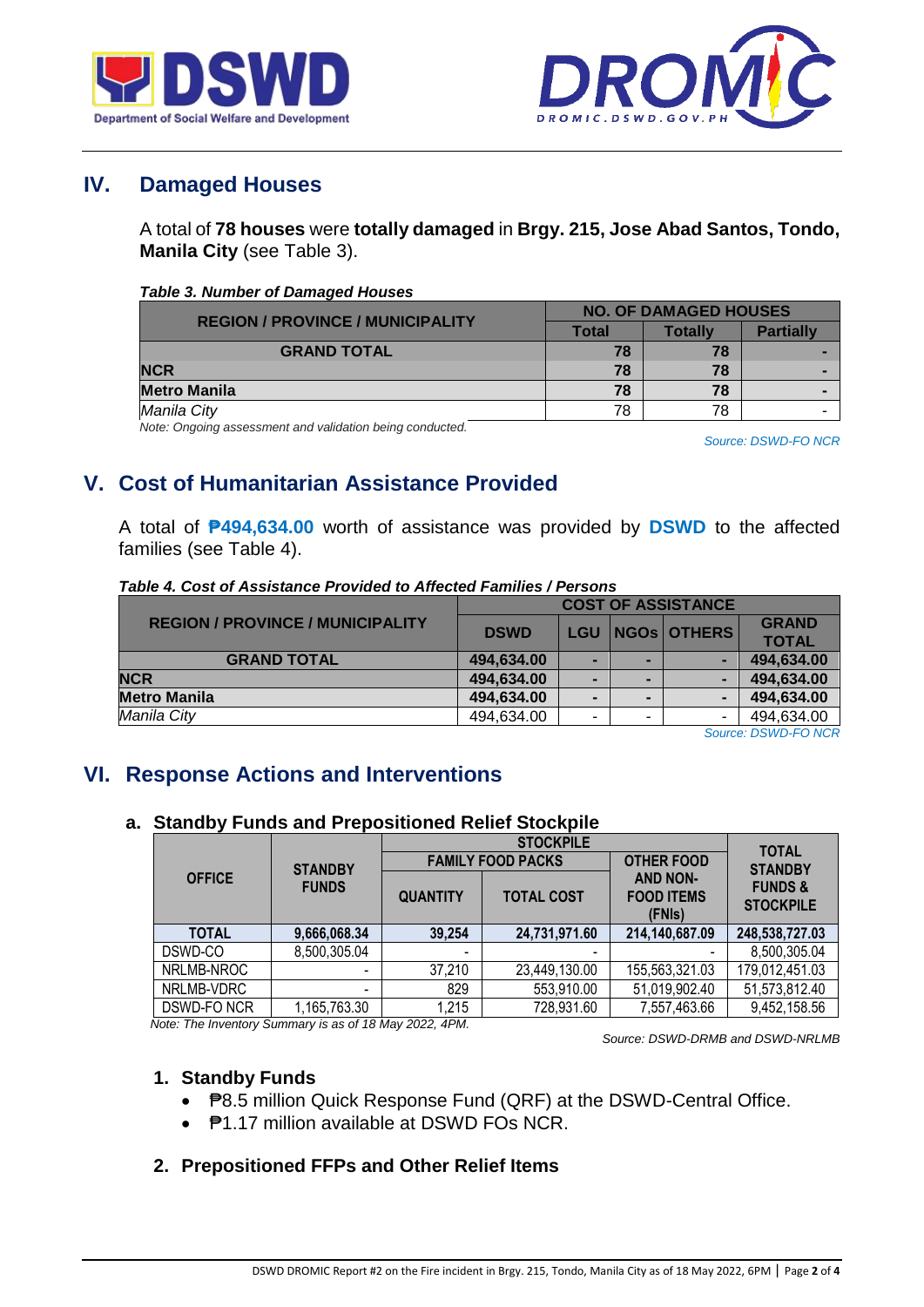



- 38,039 FFPs available in Disaster Response Centers; of which, 37,210 FFPs are at the National Resource Operations Center (NROC), Pasay City and 829 FFPs are at the Visayas Disaster Response Center (VDRC), Cebu City.
- 1,215 FFPs available at DSWD FO NCR.
- P214.14 million worth of other FNIs at NROC, VDRC and DSWD-FO NCR warehouses.

### **b. Camp Coordination and Camp Management (CCCM)**

| <b>DATE</b> | <b>ACTIVITIES</b>                                                                                                                                                                                                                                                                                                                                                                                                                                                                                                                                                                                                                        |
|-------------|------------------------------------------------------------------------------------------------------------------------------------------------------------------------------------------------------------------------------------------------------------------------------------------------------------------------------------------------------------------------------------------------------------------------------------------------------------------------------------------------------------------------------------------------------------------------------------------------------------------------------------------|
| 17 May 2022 | DSWD FO NCR thru the DRMD facilitated the distribution of food and<br>$\bullet$<br>non-food items to the affected families and persons.                                                                                                                                                                                                                                                                                                                                                                                                                                                                                                  |
| 07 May 2022 | DSWD FO NCR thru the Disaster Response Management Division<br>$\bullet$<br>(DRMD) conducted Rapid Damage Assessment and Needs Analysis<br>(RDANA) to determine the immediate relief and response needed by<br>the affected families.<br>The Manila Department of Social Welfare (MDSW) is continuously<br>٠<br>conducting intake interview, master listing, assessment and validation<br>of the affected families using the Disaster Assistance Family Access<br>Card (DAFAC). The same office also ensures the maintenance of<br>health protocols inside the campsite and the provision of the basic<br>needs of the affected families. |

## **VII. Photo Documentation**

### **17 MAY 2022**

DSWD Field Office NCR facilitates the distribution of food and non-food items to the families affected by the fire incident in Brgy. 215, Manila City.